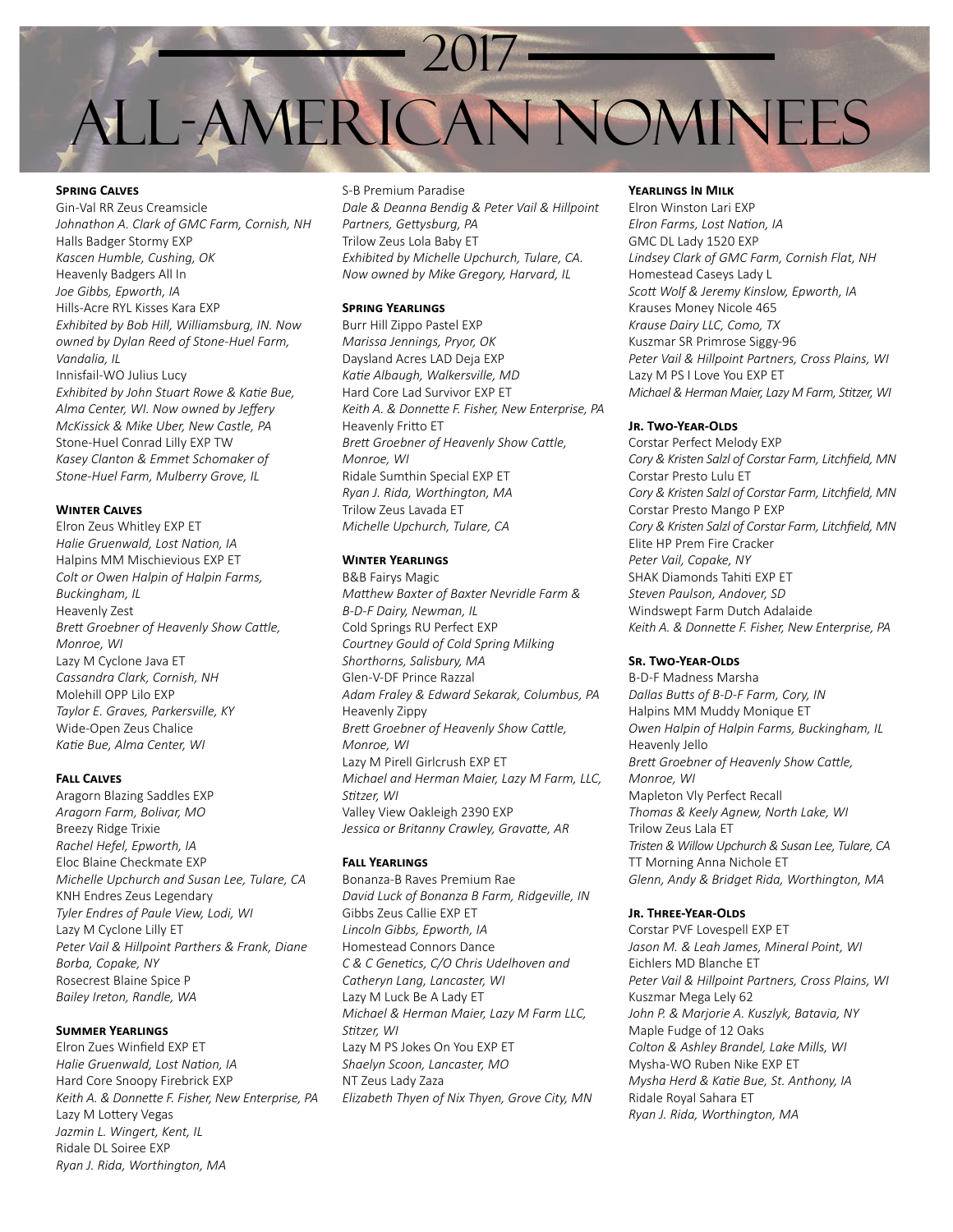

**Sr. Three-Year-Olds** B-D-F Polaris Abbi *Taylor Graves, Kayden Gibson & Dakota Thompson, Eminence, KY* BOK Presto Riggs Robin *Cameron Allen, Stitzer, WI* Halpins Rudy *Amy Halpin of Halpin Farms, Buckingham, IL* Hard Core Premum Fire Maid EXP *Peter Vail, Hillpoint Partners & Frank, Diane Borba, Copake, NY* Lazy M Pirelli Got It EXP *Michael & Herman Maier, Lazy M Farm LLC, Stitzer, WI* Twilite R-Star Pink Tulip *Carolyn DeLong, North Branch, MI*

## **Four-Year-Old**

Elron Nitro Wow *Halie Gruenwald, Lost Nation, IA* Halpins Baby Ruth *Taylor E. Graves, Parkersville, KY* HC-HP Frolic Dixie ET *Keith A. & Donnette F. Fisher, New Enterprise, PA* Kuszmar Muddy Lake EXP *John P. & Marjorie A. Kuszlyk, Batavia, NY* Mysha Heavenly Newsbreak

*Brett Groebner of Heavenly Show Cattle, Monroe, WI* Ourway Logic Alisha 11th *Dillon Lien, Brooklyn, WI*

# **Five-Year-Old**

Elron Megadeth Waveland EXP ET *Halie Gruenwald, Lost Nation, IA* Elron Megadeth Wrigley EXP *Halie Gruenwald, Lost Nation, IA* Hard Core Oraely ET *Chriselle Fisher, New Enterprise, PA* HC-HP Red Robin Flare EXP ET *Keith A. & Donnette F. Fisher, New Enterprise, PA* Kundes Golden Storm Juliet EXP *Cody Kunde, Oakville, WA* Riverdale Heavenly Strawberry *Brett Groebner of Heavenly Show Cattle, Monroe, WI*

#### **Aged Cow**

Hard Core Snoopy Firebug EXP *Keith A. & Donnette F. Fisher, New Enterprise, PA* Heavenly Betty EXP *Ryan J. Rida, Worthington, MA* Innisfail RU Lady 072 EXP *Innisfail-Exel Shorthorns, Lodi, CA*

Ourway Alishas Angel 9th EXP *Dillon Lien, Brooklyn, WI* Purple Idalee RR Zeva EXP ET *Taylor E. Graves, Parkersville, KY*

#### **Lifetime Merit**

Innisfail RO Lady 906 EXP *Lindsey Clark of GMC Farm, Cornish Flat, NH* Innisfail RU Princess 6019-EXP *Wyatt Navis, Waupun, WI* Kuszmar Arkansas Mud EXP *Steven W. & Susan M. Kuszlyk, Batavia, NY* R-Generation Othellos Lust EXP *Jessica & Jason Kennedy, Cochranton, PA*

### **Senior Best Three Females**

*Elron Farms:* Elron Megadeth Waveland EXP ET, Elron Megadeth Wrigley EXP, Elron Nitro Wow

*Hard Core Farm:* Hard Core Snoopy Firebug EXP, Hard Core Oraely ET, Hard Core Premum Fire Maid EXP

2017 UNIOR ALL-AMERICAN NOMINEES

#### **Spring Calves**

Cherrywood Special Sauce EXP *John Nicholas Achen, Lakin, KS* Gin-Val RR Zeus Creamsicle *Johnathon A. Clark, Cornish, NH* Hard Core Ironman Rae ET *Mena E. Schmitt, Sun Prairie, WI* Heavenly Hominy EXP *Brett Groebner of Heavenly Show Cattle, Monroe, WI* R-Generation Mylee EXP *Lydia D. Kennedy, Cochranton, PA* Stone-Huel Conrad Lilly EXP TW *Kasey Clanton & Emmet Schomaker of Stone-Huel Farm, Mulberry Grove, IL*

## **Winter Calves**

C-Jaiz Blaine Zephora EXP *Abigail Wratten, Oriskany Falls, NY* Halpins MM Mischievious EXP ET *Colt or Owen Halpin of Halpin Farm, Buckingham, IL* Heavenly Zest *Brett Groebner of Heavenly Show Cattle, Monroe, WI*

Iroquois Acres Royalty Jingle *Ashlynn Foster, Middlebury, VT* Molehill OPP Lilo EXP *Taylor E. Graves, Parkersville, KY* Oak Pride Lucky Brandy *Tanner Davis, Leesport, PA*

# **Fall Calves**

Breezy Ridge Trixie *Rachel Hefel, Epworth, IA* Gin-Val Princeton Laurie EXP *Johnathon A. Clark, Cornish, NH* Hard Core Premium Sunkiss ET *Jacob Fisher, Warner, NH* KNH Endres Zeus Legendary *Tyler Endres of Paule View, Lodi, WI* Lazy M Greek Latoya EXP ET *Delaney Kamps, Belmont, WI* Rosecrest Blaine Spice P *Bailey Ireton, Randle, WA*

#### **Summer Yearlings**

Lazy M Casey Ava *Tyler, Cole & Mikayla Endres, Lodi, WI* Lazy M Lottery Vegas *Jazmin L. Wingert, Kent, IL* Lazy M Patriot Flirt *Brett Groebner of Heavenly Show Cattle, Monroe, WI* MauneshaCreek Lone Emfasis EXP *Exhibited by Mena Schmitt, Sun Prairie, WI Now owned by Mad-M, Seymour, WI* Rose Lane Presto Spice *Wyatt Navis, Waupun, WI*

#### **Spring Yearlings**

Halpins Disney Macy *Colt or Owen Halpin of Halpin Farms, Buckingham, IL* Heavenly Fritto ET *Brett Groebner of Heavenly Show Cattle, Monroe, WI* Jon-Ann Logic Roseflower *Autumn Bonavita, Meshoppen, PA* Millcreek Premium Raven *Tyler Endres of Paule View, Lodi, WI*